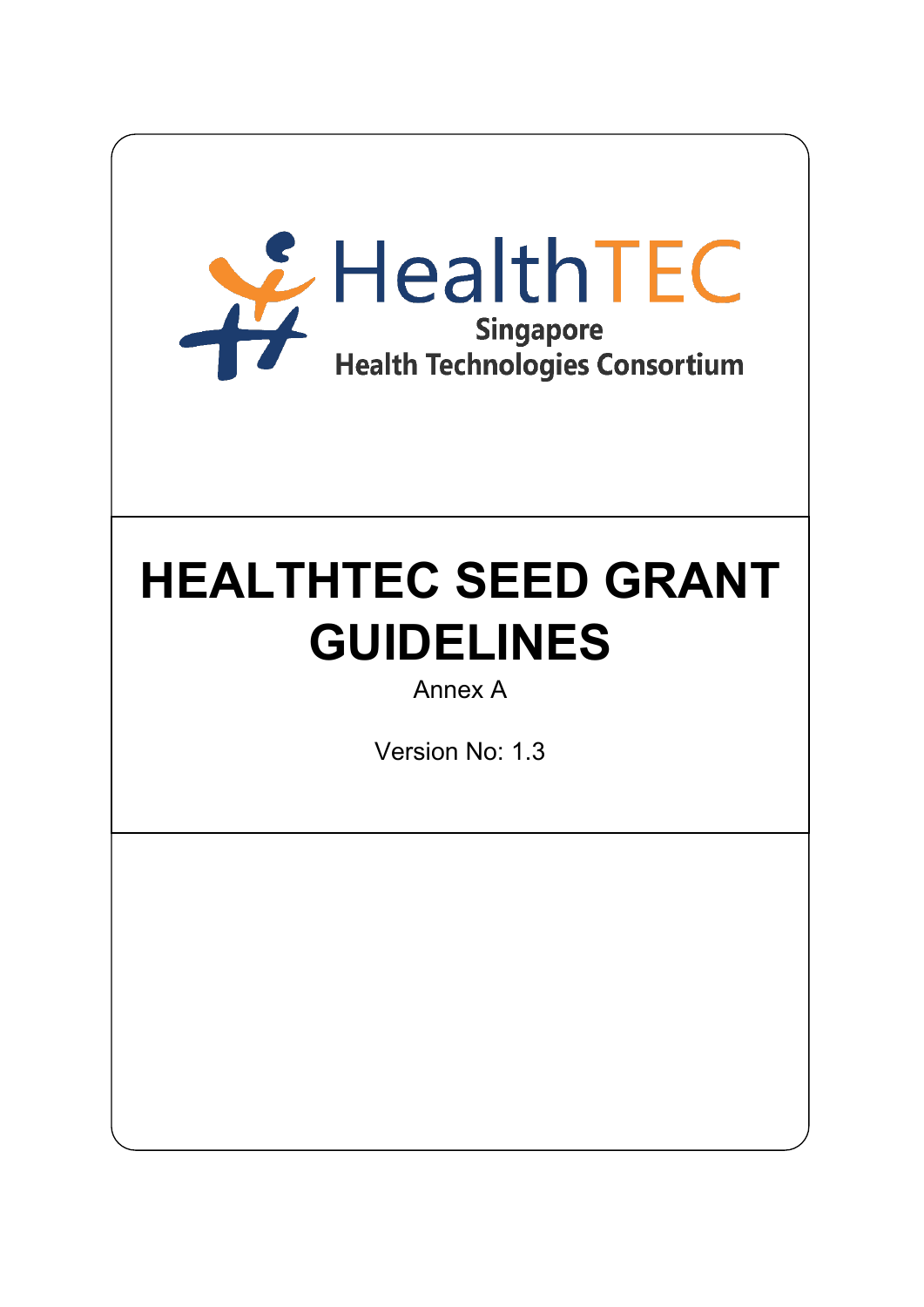# **Table of Contents**

| 1.  |                                                             |  |
|-----|-------------------------------------------------------------|--|
| 2.  |                                                             |  |
| 3.  |                                                             |  |
| 4.  |                                                             |  |
| 5.  |                                                             |  |
| 6.  |                                                             |  |
| 7.  |                                                             |  |
| 8.  |                                                             |  |
| 9.  |                                                             |  |
| 10. |                                                             |  |
| 11. |                                                             |  |
| 12. |                                                             |  |
| 13. |                                                             |  |
|     |                                                             |  |
|     | Appendix II - HealthTEC Seed Grant Application Workflow  14 |  |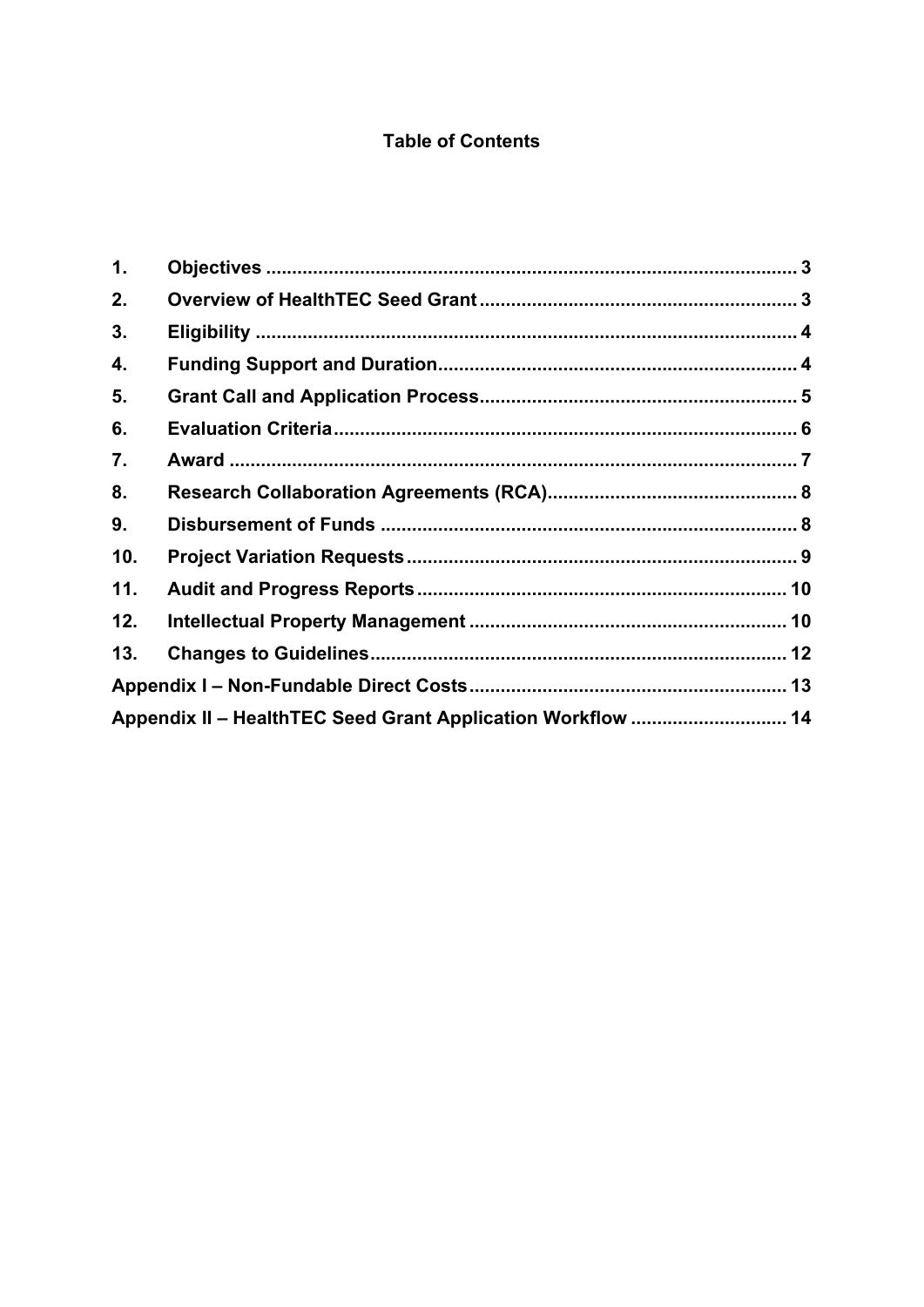

# **Introduction**

Launched in July 2019, the Singapore Health Technologies Consortium (HealthTEC or the Consortium) offers a platform for interaction and collaboration between Industry and Institutes of Higher Learning (IHLs)/Research Institutions (RIs) to develop and translate disruptive technological innovations in **sensing technologies, analytics** and **artificial intelligence** for health and wellness personalised applications. The Consortium also acts as a national resource in R&D and commercialisation by providing seed funding and facilitating translation of technologies. HealthTEC is supported by the National Research Foundation (NRF) and hosted at the Institute for Health Innovation and Technology (iHealthtech), National University of Singapore (NUS).

*All capitalized terms used herein and not otherwise defined in these Guidelines will have the meanings set out in the HealthTEC Consortium Agreement. Academic Members refer to IHLs/RIs who signed up as Institutional Members and Industry Members refer to companies who signed up as Industry Full Members of the HealthTEC Consortium Agreement respectively.*

## **1. Objectives**

- 1.1 To support IHLs/RIs-Industry collaborations in the areas of health sensing technologies and health analytics/AI that have high potential of industry adoption.
- 1.2 To support feasibility study that could potentially lead to larger scale IHL/RI-Industry collaboration aimed at IHL/RI IP adoption into HealthTEC Industry Member's product, which could tap on a larger grant such as the Industry Alignment Fund (IAF).

#### **2. Overview of HealthTEC Seed Grant**

- 2.1 The HealthTEC Seed Grant provides funding support for HealthTEC Academic Members to explore new innovative ideas and/or to translate technologies/know-how in collaborative projects with HealthTEC Industry Members.
- 2.2 Problem statement derived from an Industry Member will be developed into a project proposal co-created by both Academic Member and Industry Member, and be submitted by the Academic Member to HealthTEC for review by the HealthTEC evaluation panel (HEP).
- 2.3 The HealthTEC Seed Grant provides funding up to \$50,000/project/year with some cash and/or in-kind contribution expected from the Industry Member. The details of the funding support is as follows.

 HealthTEC Seed Grant: up to \$50,000 cash/project/year Industry Member: \$10,000 cash\* and/or in-kind *\*Cash contribution from Industry Member is exclusive of any applicable Goods and Services Tax (GST) payable by the Industry Member thereon at the prevailing rates.*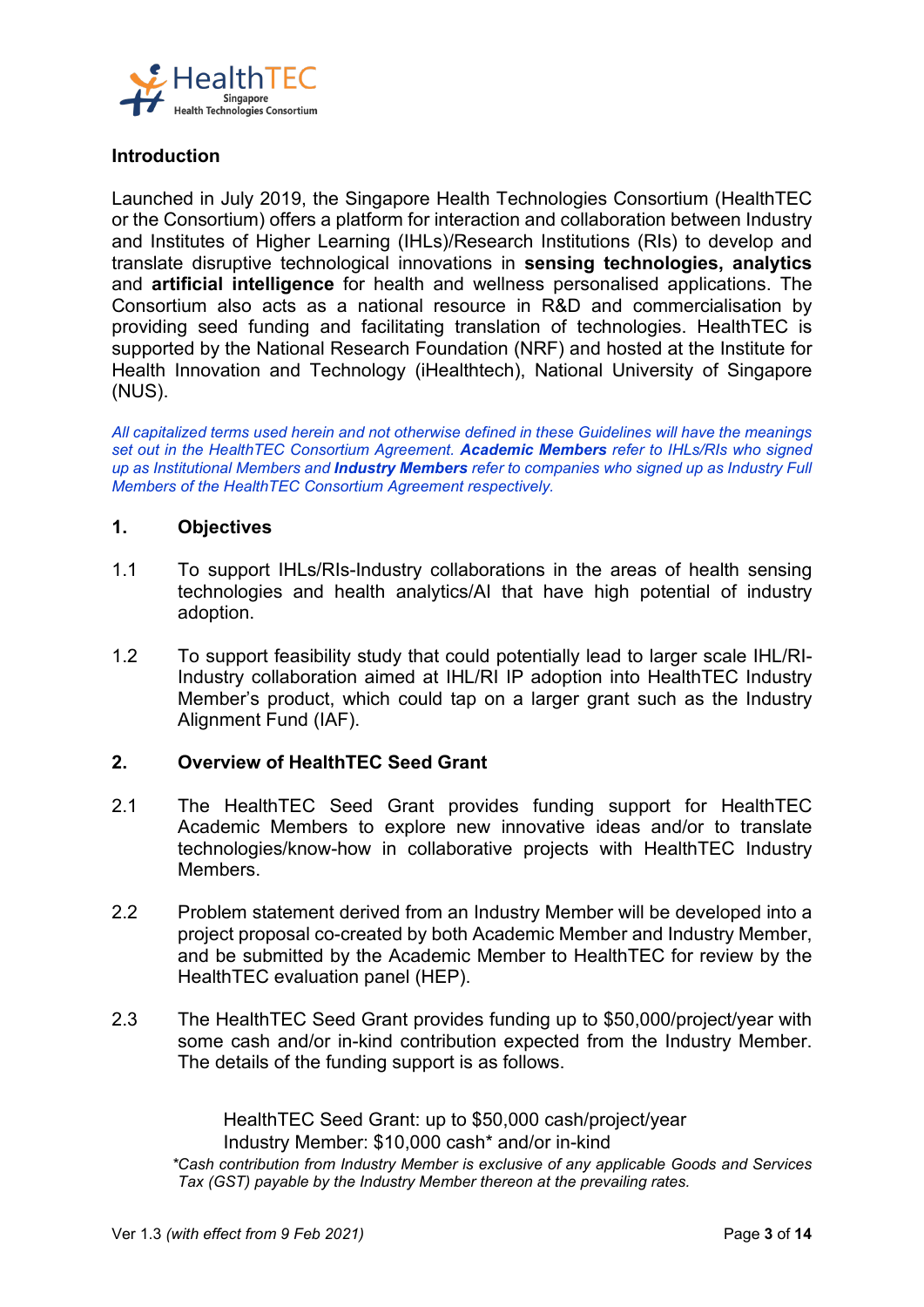

# **3. Eligibility**

- 3.1 The HealthTEC Seed Grant is open to all Principal Investigators (PIs) from publicly funded IHLs/RIs who are HealthTEC Academic Members. The PI must hold a primary appointment in a local publicly funded institution with minimum time commitment of 9 months per year and who is not a shareholder of the Industry Member. The corresponding IHL/RI of the PI will be the host institution of the project who will receive and administer the funding ("Host Institution").
- 3.2 Each project must have an industry collaborator who is a HealthTEC Industry Member.
- 3.3 Proposals already funded by other government agencies would not be considered. PIs would need to declare their other funding sources during the application. Proposals with similar scope, which are currently under evaluation by other funding initiatives, would not be considered until the results from the other funding initiatives are finalised.

### **4. Funding Support and Duration**

- 4.1 The HealthTEC Seed Grant supports up to \$50,000 per project over a period of 1 year. The funding is to support the resources as required by the research project led by the PI at the Host Institution and no funding shall be transferred to the Industry Member.
- 4.2 Only direct costs of the project are supportable. Direct costs are defined as the incremental cost required for executing the project. This excludes contributions in-kind, existing equipment and the cost of existing manpower as well as building cost. All expenditure for goods and services should be budgeted inclusive of any applicable GST at the prevailing rates. Overheads or indirect costs such as space, support personnel, administrative and facilities expenses are not supportable for the project.
- 4.3 Any direct cost charged to the grant must be reasonable and for the proposed activities of the project. Supportable direct costs can be classified into the following three cost categories:
	- a. Expenditure of manpower (EOM);
	- b. Expenditure on new equipment (EQPT);
	- c. Other operating expenses (OOE); and
	- d. Overseas travel (OT)
- 4.4 All EOM related expenses shall be pro-rated taking reference from the project start date, except for lump-sum insurance claims, which shall be allowable as claimed. In general, EOM of staff should be charged based on time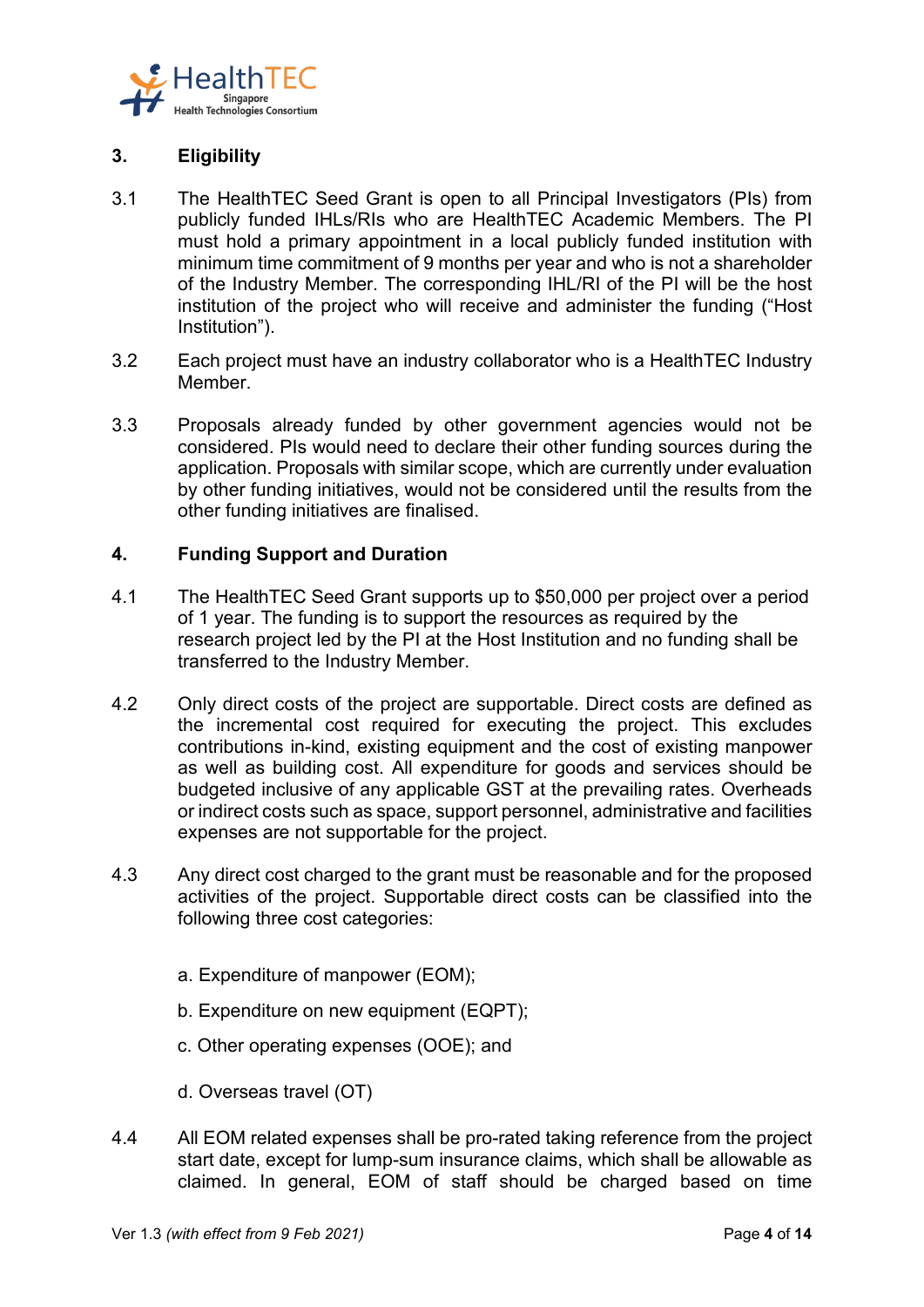

commitment to the research. All Host Institutions must adhere to the Tripartite Guidelines on Fair Employment Practices.

- 4.5 The Investigators/Host Institutions shall ensure that the purchase of each equipment is necessary for the research and is not otherwise reasonably available and accessible. NRF may require the Investigators/Host Institutions to allow approved Third Parties to access and use the equipment, subject to the availability of the equipment.
- 4.6 It is the responsibility of the Investigators/Host Institutions to ensure that all travel expenses are in line with the Host Institutions' consistently applied policy on travel. The Institutions are to ensure that any travel undertaken is in relation to the research only and for no other purpose.
- 4.7 Please refer to **Appendix I** for the list of **Non-Fundable Direct Costs**. HealthTEC's decision on the funding support to be awarded for each project is final.
- 4.8 The funding or any part thereof shall not be channelled to collaborators or to fund research and development activities overseas.
- 4.9 As part of the requirement of the grant, contribution from Industry Member has to be committed to the project in cash and/or in-kind (examples include the salary of corporate scientists/staff, equipment, consumables committed to the collaboration).

## **5. Grant Call and Application Process**

- 5.1 The grant call is open throughout the year with submission deadlines on 31 March and 31 August respectively, unless informed otherwise.
- 5.2 Applicants can submit their proposals using the **HealthTEC Seed Grant Application Form** to [healthtec@nus.edu.sg.](mailto:healthtec@nus.edu.sg)
- 5.3 All proposals must identify a Lead PI, who is expected to be actively involved in the overall management of the project and who will be accountable for the project and its deliverables. All Co-PIs and collaborators listed as members of the research team are expected to be actively involved in the research activities of the project, even though this may be in varying degrees.
- 5.4 Proposals submitted should contain all relevant information required for a proper and complete evaluation of their merits without the need to revert to applicants for additional information. Relevant privileged or confidential information should be disclosed if necessary, to help convey a better understanding of the proposed project. However, such information should be clearly marked as confidential in the proposal.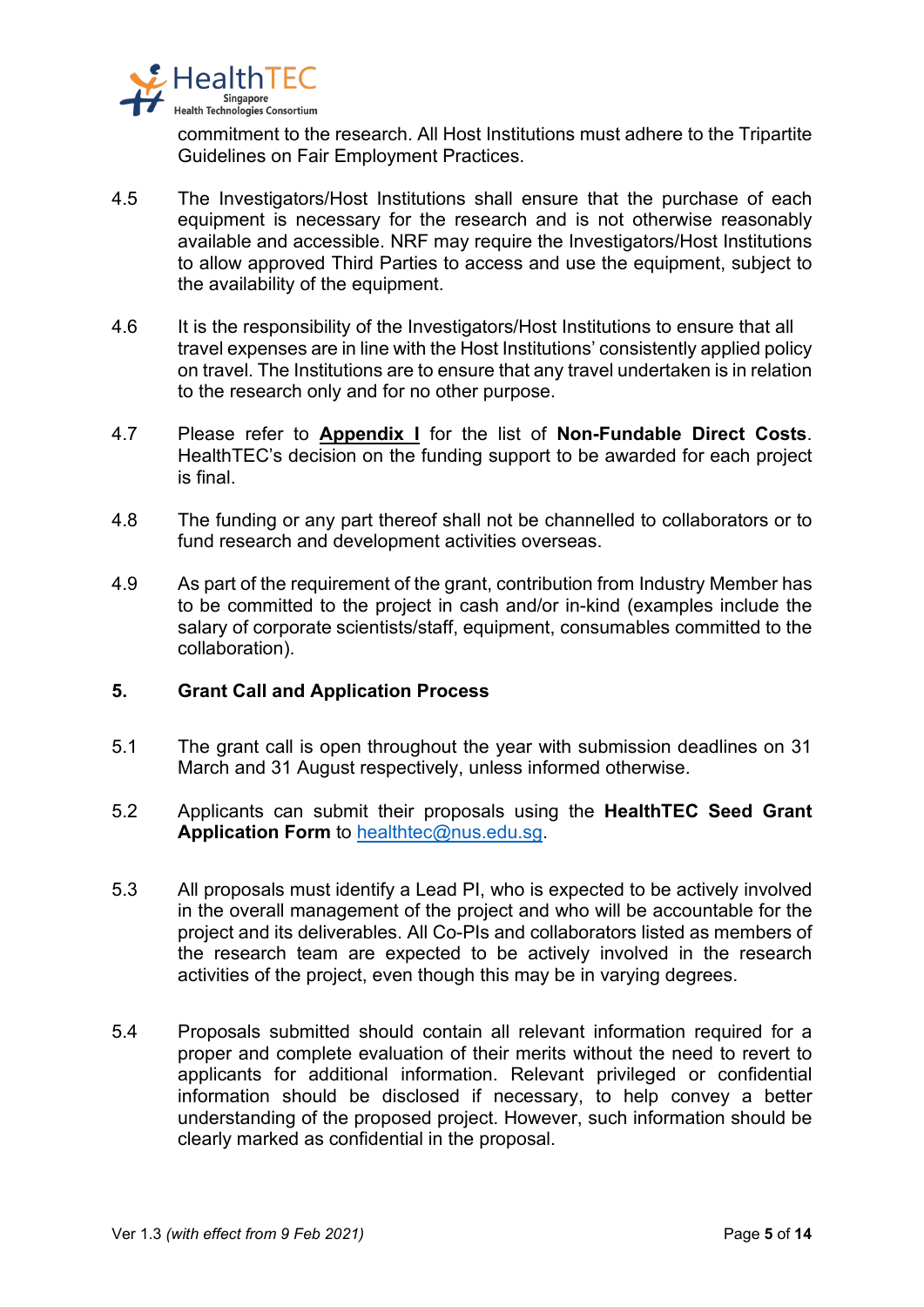

- 5.5 Lead PI should ensure that the direct costs submitted would not result in a total budget that exceeds the maximum funding quantum allowed for the grant.
- 5.6 All PIs must comply with their respective Host Institution's research policy, including but not limited to obtaining internal approvals for grant application and/or prior to project commencement such as submission of grant endorsement and research ethics and integrity forms to the office in charge in the Host Institution.
- 5.7 Proposals will then be put through an evaluation process. The HEP will convene twice a year to evaluate the proposals and make recommendations on proposals to be awarded the grant based on the evaluation criteria under paragraph 6.1 below to the HealthTEC Steering Committee (SC).
- 5.8 Any decision made by the SC and the HEP on proposals to be awarded funding shall be final. Following approval by the SC, HealthTEC will inform the successful applicants.
- 5.9 Please refer to **Appendix II** on **HealthTEC Seed Grant Application Work Flow** for details.

# **6. Evaluation Criteria**

| No. | <b>Criteria</b>        | Weightage<br>(%) | <b>Guiding Remarks</b>                                                                                                                                                                                                                                                                                                                                                                  |
|-----|------------------------|------------------|-----------------------------------------------------------------------------------------------------------------------------------------------------------------------------------------------------------------------------------------------------------------------------------------------------------------------------------------------------------------------------------------|
| 1.  | Commercialisation plan | 40               | Plan for IP adoption and<br>$\bullet$<br>commercialization by<br>Industry Member.<br>Whether the project<br>$\bullet$<br>addresses important scope<br>of the technology<br>development roadmap or<br>productization plan.<br>The extent to which the<br>Industry Member will be<br>committed in deploying the<br>technologies developed and<br>executing the<br>commercialisation plan. |

6.1 Proposals will be evaluated based on the following criteria: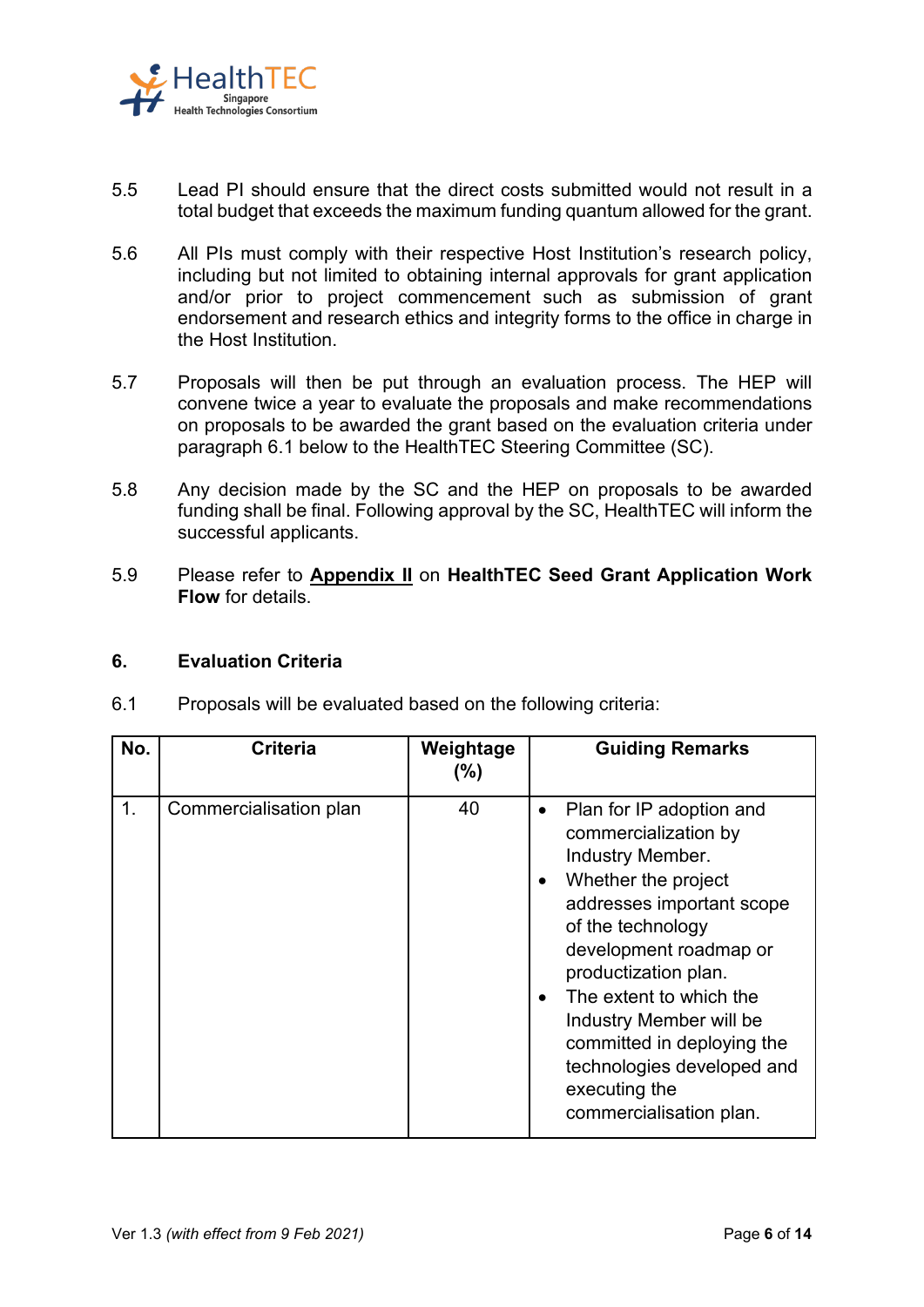

| 2.               | Project scope  | 30 | Relevance of project scope<br>with the aims of the grant.<br>The extent to which the<br>proposed idea is able to<br>address the Industry<br>Member's problem statement<br>and its technical soundness.<br>Technology transfer (if any)<br>from academia to industry<br>and how the technology will<br>be translated.<br>Deliverables and milestones<br>$\bullet$<br>to commensurate with<br>expected impact and<br>objectives, and budget. |
|------------------|----------------|----|--------------------------------------------------------------------------------------------------------------------------------------------------------------------------------------------------------------------------------------------------------------------------------------------------------------------------------------------------------------------------------------------------------------------------------------------|
| 3.               | Innovativeness | 15 | The extent to which the<br>$\bullet$<br>proposed idea/approach<br>challenges existing<br>paradigms and employs new<br>methodologies, designs or<br>concepts.                                                                                                                                                                                                                                                                               |
| $\overline{4}$ . | Quality        | 15 | The extent to which the<br>proposed idea and the<br>research methodology are<br>clearly explained and<br>includes a compelling or<br>well-defined outcome metric.                                                                                                                                                                                                                                                                          |

# **7. Award**

- 7.1 Notification of awards in the form of a Letter of Award (LOA), will be sent to the Director of Research (or equivalent) for the respective Lead PIs' Host Institutions and copied to the Lead PI.
- 7.2 The LOA will include the following:
	- a. Form of Acceptance (FOA);
	- b. Approved Proposal;
	- c. Seed Grant Guidelines and Annexes; and
	- d. Terms and Conditions (T&Cs)
- 7.3 The Form of Acceptance must be acknowledged by all of the following: a. Director of Research (or equivalent); and b. Lead PI; Electronic signatures for acknowledgement of the FOA is acceptable.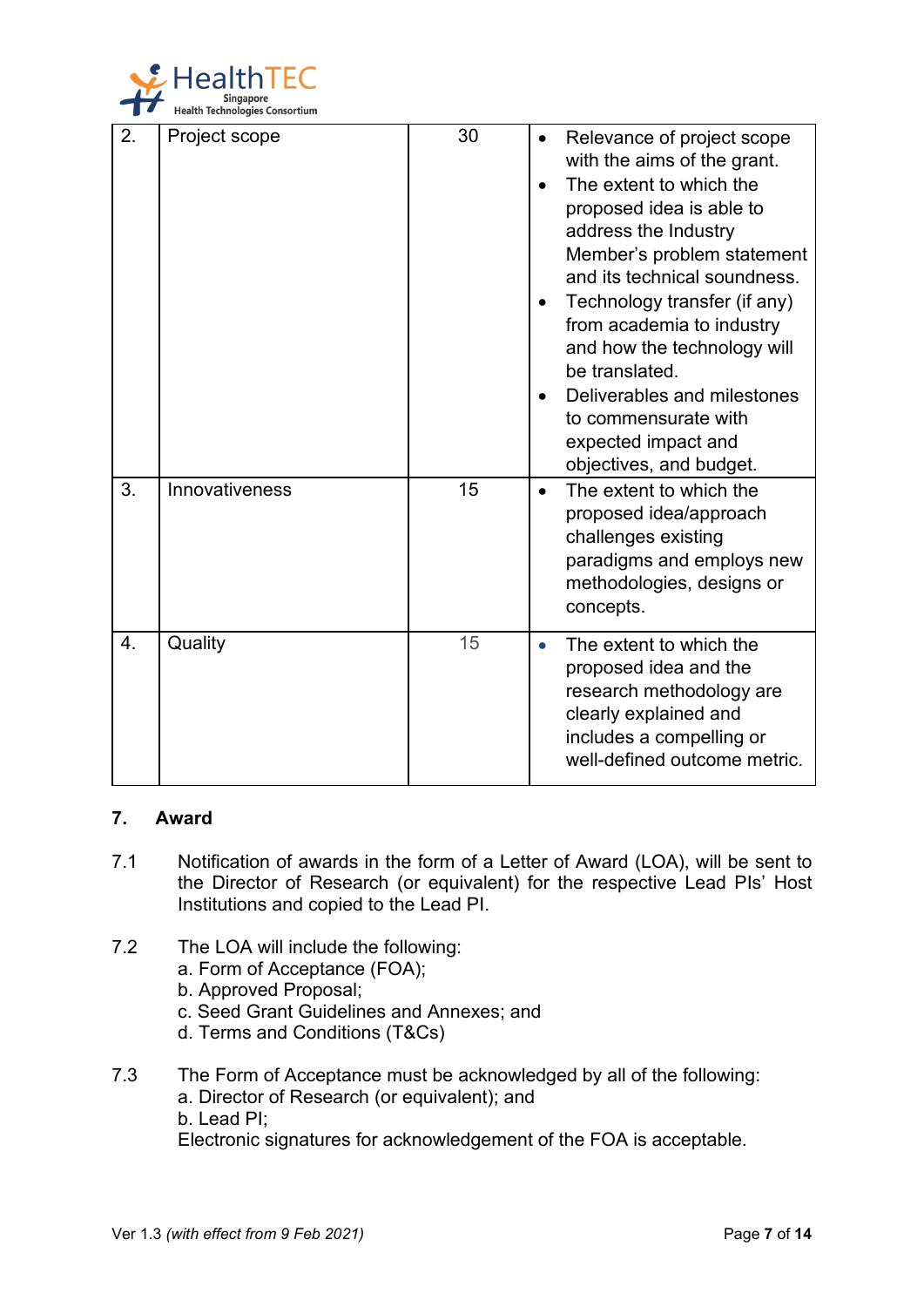

7.4 As the source of the grant is from NRF administered by HealthTEC, all awarded projects must comply with the NRF T&Cs accordingly. Upon acceptance of the grant, the PI and Host Institution are bound by the T&Cs in the LOA

## **8. Research Collaboration Agreements (RCA)**

- 8.1 The Host Institution shall enter into a Research Collaboration Agreement with the collaborating parties including the Industry Member before commencing any part of the project. The project shall start upon signing of the RCA and within **two (2) months** from the date of LOA.
- 8.2 The RCA shall include the terms and conditions of the collaboration, including but not limited to Intellectual Property Management as in paragraph 12 below. Please note that paragraph 12.6 and 12.8 as defined in the Consortium Agreement are mandatory and shall be included in all research collaboration agreements.

#### **9. Disbursement of Funds**

- 9.1 Disbursement of funds is on a half-yearly basis based on reimbursement. The Lead PIs should submit claims using the template provided with the Letter of Award.
- 9.2 Final claims/Final Statement of Account should be made within **three (3) months** from the date of completion of the project. The invoices for all claims must be dated before the project end date. HealthTEC will process the final claims only upon receipt of the certified consolidated statement of expenditure.
- 9.3 Claims for staff performance bonus should be submitted within **three (3) months** from the date of completion of the project. For Host Institutions that practise accrual of performance bonus, balance funds should either be returned or claimed within three (3) months if the pay-out comes after the end of the project. In instances where the end of the project term does not coincide with the regular annual appraisal cycle, the Institution(s) will be allowed to submit a final performance bonus of the research personnel, based on the prevailing human resource policies and pro-rated to the number of months of service from the last appraisal of such research personnel to the end of the project.
- 9.4 The Lead PI is required to monitor and ensure that expenses do not exceed the overall budget.
- 9.5 The Lead PI should not commit to any expenditure before receiving funding approval from HealthTEC or after the project end date, inclusive of any approved extension period.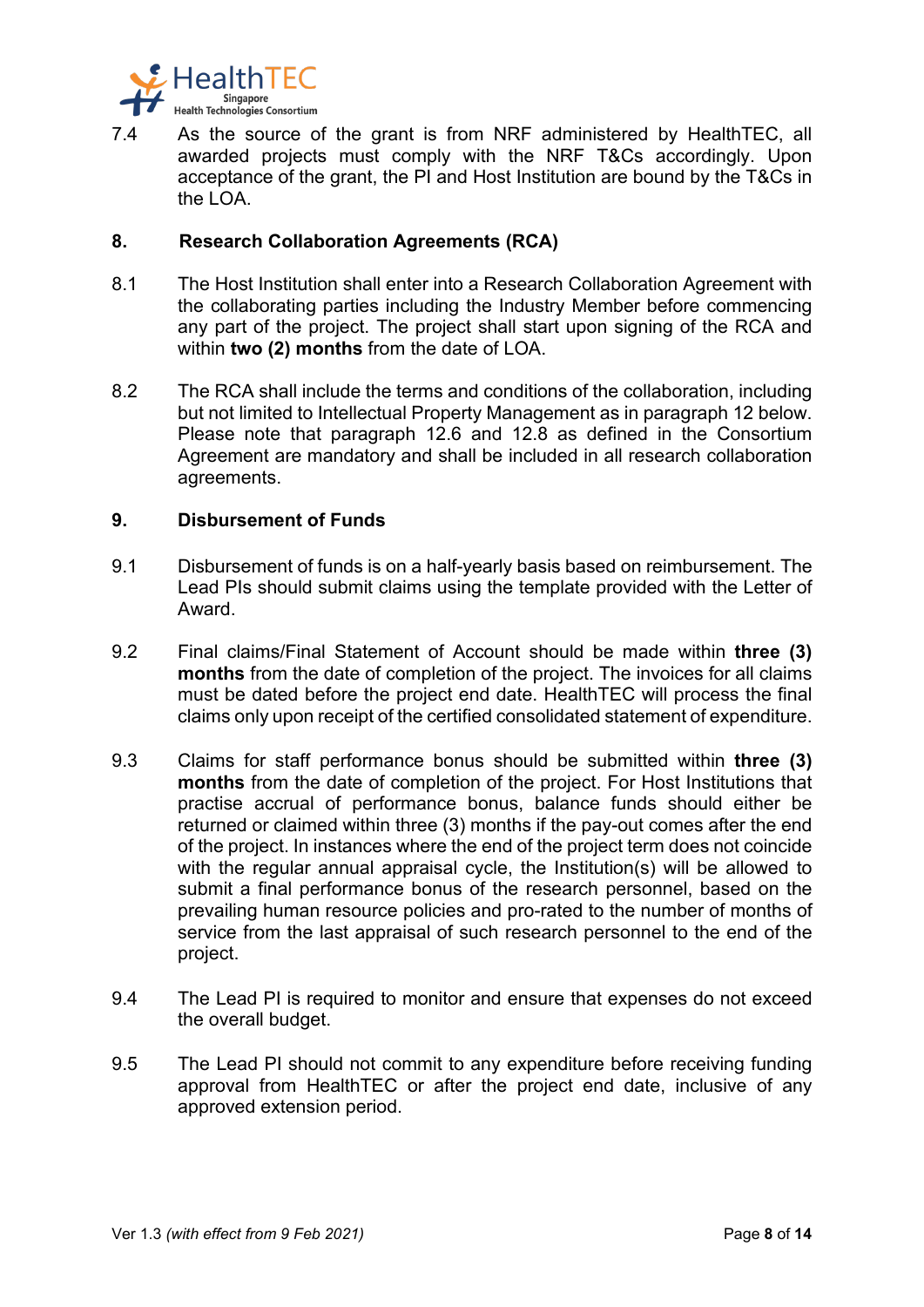

- 9.6 Prudence should be exercised for all project costs, and expenditures claimed must comply with the Host Institutions' internal procurement processes, guidelines and policies.
- 9.7 HealthTEC reserves the right to reject any claims that have resulted from changes to research without prior approval from HealthTEC and items found not to be fundable, not necessary, not reasonable, not relevant or not used for the research.

# **10. Project Variation Requests**

10.1 Types of variations:

### **i) Grant Variation within Categories**

Changes within categories (i.e. changes in quantity and changes in items) can be approved by the Host Institution's Director of Research (or equivalent), provided that these changes are (i) necessary, relevant and used for the research; (ii) do not constitute a change in research; (iii) comply with the Host Institution's policies and not in the non-fundable list; and (iv) are kept within the approved equipment vote budget.

### **ii) Grant Variation across Categories**

For virement of funds between the votes of cumulative amount not exceeding ten percent (10%) of the total project direct cost value, such variation can be approved by the Host Institution's Director of Research (or equivalent). For virements cumulatively above ten percent (10%), requests for such virement should be submitted to HealthTEC prior to incurring the expenditure and no later than **three (3) months** from the end of the project. Retrospective virement requests or late requests will not be allowed, unless there is compelling justification. Virement of funds into the overseas travel vote is not allowed.

#### **iii) Project Extension**

Requests for a project extension within approved budget should be submitted to HealthTEC at least **six (6) months** before the project's original end date. Any variation requests necessary to meet the extension period must be made known as part of the extension request. A one-off project extension should not be more than a total of six (6) months. An extension beyond six (6) months will require compelling justification.

#### **iv) Change of Lead PI**

If there are any anticipated changes to the Lead PI, the Host Institution will have to make the request to HealthTEC at least **six (6) months** before the change of Lead PI takes place. Approval from the HealthTEC Steering Committee (SC) will then be sought. In the event that the Host Institution cannot find any suitable person to fulfil this role, or that the nominated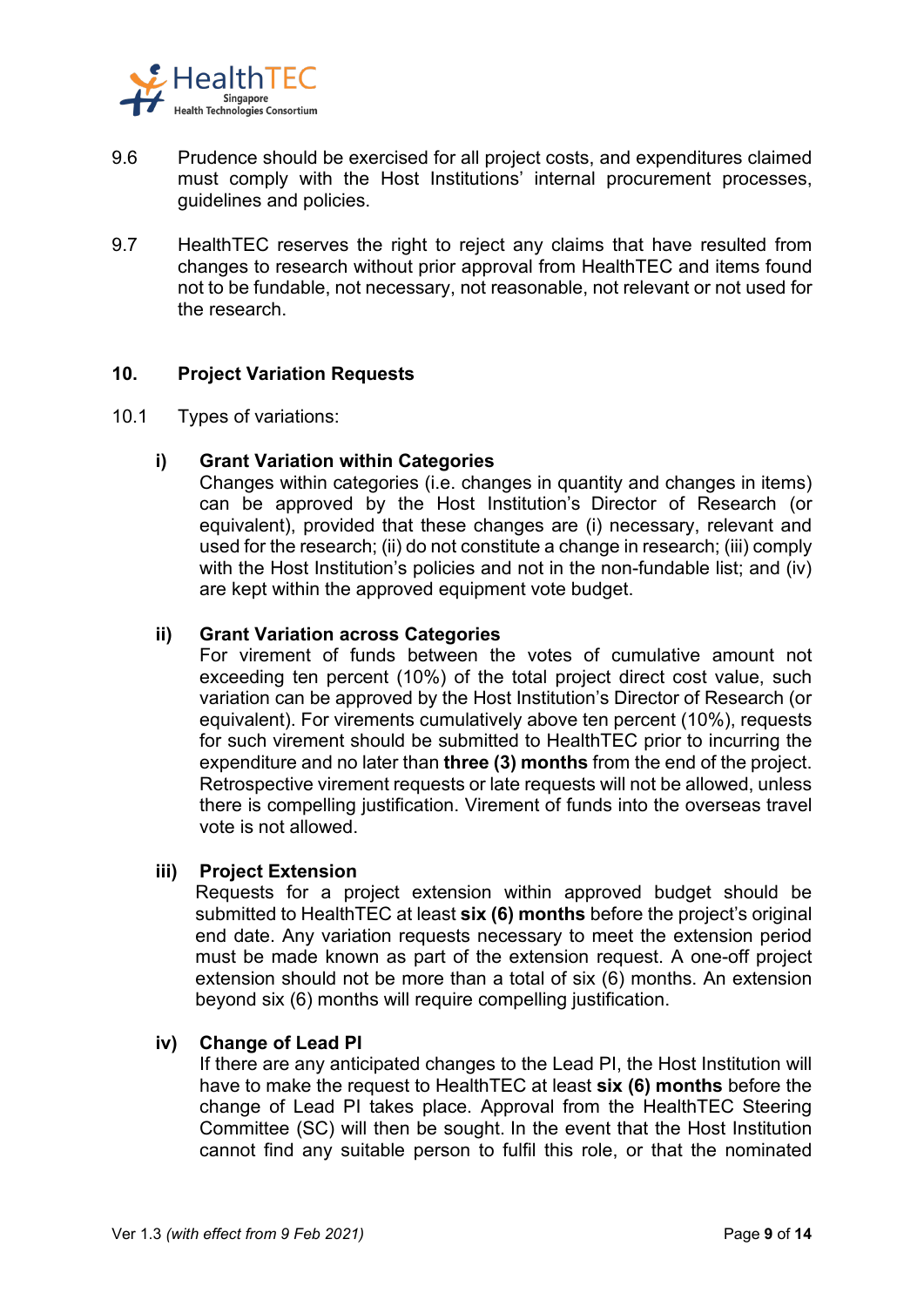

individual is not approved by SC, SC reserves the right to terminate funding for the project.

### **v) Change in Host Institution**

SC's approval will be required should there be a change in Host Institution. The request must be made to HealthTEC and be endorsed by the Director of Research (or equivalent) of both the existing and new Host Institutions.

### **vi) Change in Project Scope and Milestones/Deliverables**

 SC's approval will be required for any change(s) to the scope of the project. This includes change, removal or addition of scientific objectives, deliverables/milestones. If an activity/task initially meant to be carried out by the Investigators/Academic Members is subcontracted or entrusted to a third-party, this would also constitute a change in the project scope and SC's prior approval will be required.

10.2 The above variation requests except those that can be approved by the Host Institutions should be submitted to HealthTEC using the prescribed **Variation Form.** 

### **11. Audit and Progress Reports**

- 11.1 The Host Institution is required to submit a Periodic Audit Report, in accordance with the audit terms of reference which will be provided to the Host **Institution**
- 11.2 Lead PI is required to submit an interim report within **one (1) month** from the end of the first 6 months of the project and subsequent 6 months (if project is extended) to HealthTEC using the prescribed **Mid-Term Report Template**.
- 11.3 Lead PI is also required to submit a final report within **two (2) months** following the project end date (inclusive of any approved extension period) to HealthTEC using the prescribed **Final Report Template**.

### **12. Intellectual Property Management**

- 12.1 "Background IP" (or BIP) is defined as any existing IP brought by parties into a research collaboration funded by HealthTEC. "Foreground IP" (or FIP) is defined as new IP developed as a result of the research collaboration funded by HealthTEC.
- *(I) Background IP*
- 12.2 All research collaborators involved in research projects funded by HealthTEC will grant each other free access to any BIP necessary for the purpose of carrying out the research collaboration to develop potential FIP during the term of the project. Exceptions to this may be made in cases where the BIP is already encumbered, e.g., where prior licensing or other arrangements prevent free access to other parties other than the IP owner, even for research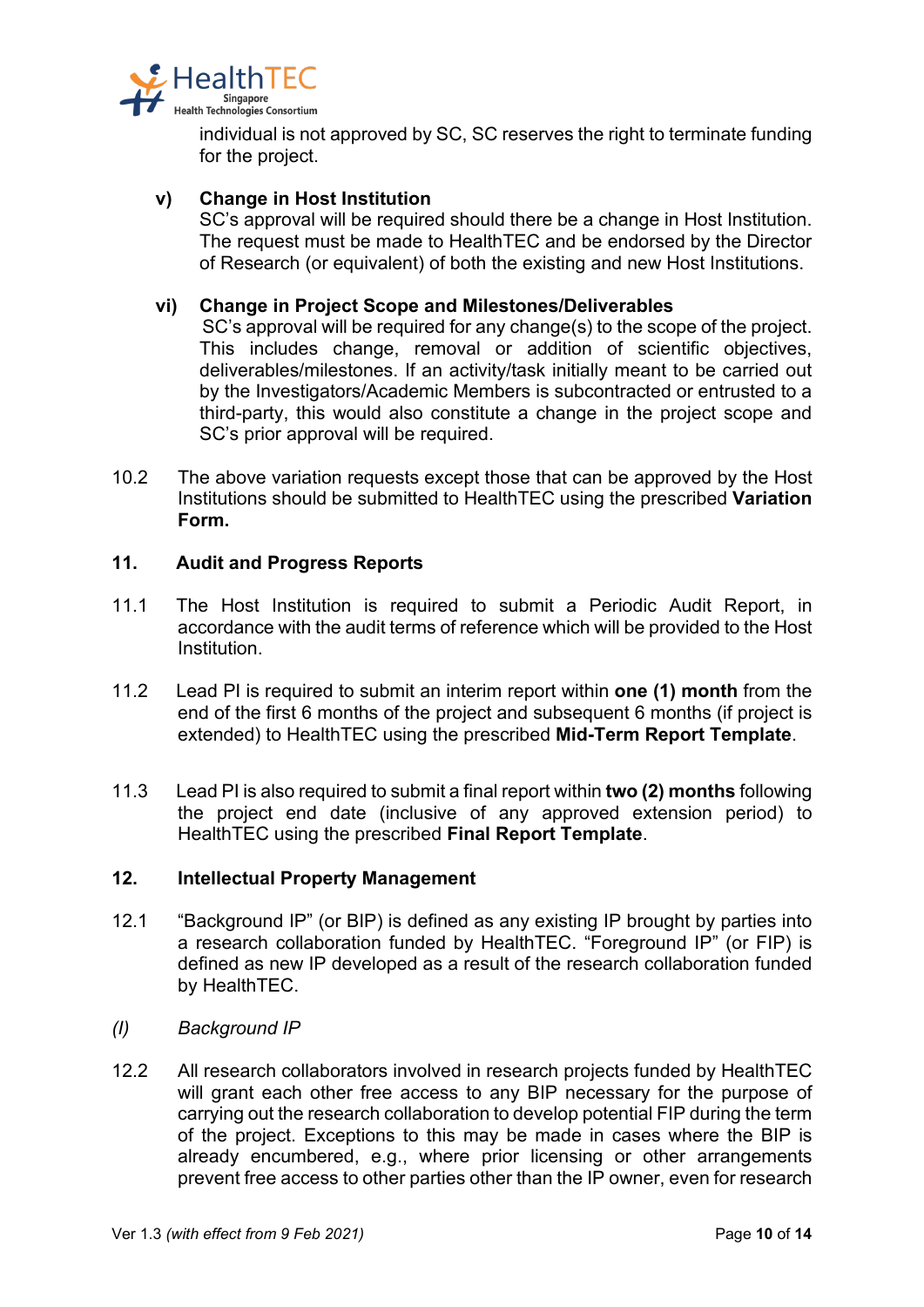

purposes only. However, in such instances the research team should assess whether the encumbered BIP is critical for developing and exploiting any potential FIP and make an informed decision on how to proceed with the intended collaboration.

- 12.3 No party is allowed to use, disclose or license another party's BIP, outside of the scope allowed for in paragraph 12.2 above, without the relevant BIP owner's approval.
- 12.4 The FIP owner or its designated commercialisation entity will request in writing to the BIP owner to provide information on any licence rights that may be available with respect to the BIP that would be necessary for the subsequent commercialisation of the FIP. If necessary for the subsequent commercialisation of FIP, the terms and conditions for the use of any BIP should be negotiated separately with the relevant BIP owner.

### *(II) Foreground IP*

- 12.5 FIP shall be jointly owned as tenants in common in equal and undivided shares based on inventorship between the Host Institution of the researcher (whose research are funded by HealthTEC) and the research collaborator(s)' employer when both are listed as inventors or creators of the FIP. Any deviation from this arrangement will subject to negotiation between the collaborating parties in a written agreement.
- 12.6 Joint owners as determined in paragraph 12.5 above, shall make joint patent applications for protection of the FIP and determine commercialisation of the same. The FIP owner(s) shall inform HealthTEC of the filing of all patent applications to protect the FIP and any patents granted thereon within three (3) months of the relevant filing date(s) or grant date(s).
- 12.7 Each party shall be entitled to use any FIP for its internal, research, development, academic and non-commercial purposes including collaborative research projects carried out by it with any third party.
- 12.8 Each party shall grant to each Industry Member of HealthTEC as defined in the HealthTEC Consortium Agreement a non-exclusive, non-sublicensable, non-transferable, non-assignable, royalty-free, fully-paid up, worldwide right and license to its rights and interest in any FIP for the Industry Member's internal, research, development, academic and non-commercial purposes including collaborative research projects carried out by the Industry Member with any third party. Such licence rights shall be effective for the full duration of such Industry Member's Membership Period and for two (2) years thereafter.
- 12.9 The Singapore Government and public sector agencies shall reserve a nonexclusive, non-transferable, perpetual, irrevocable, worldwide, royalty-free right and licence to use, modify, reproduce and distribute the FIP for their statutory functions, non-commercial, R&D and/or educational purposes only.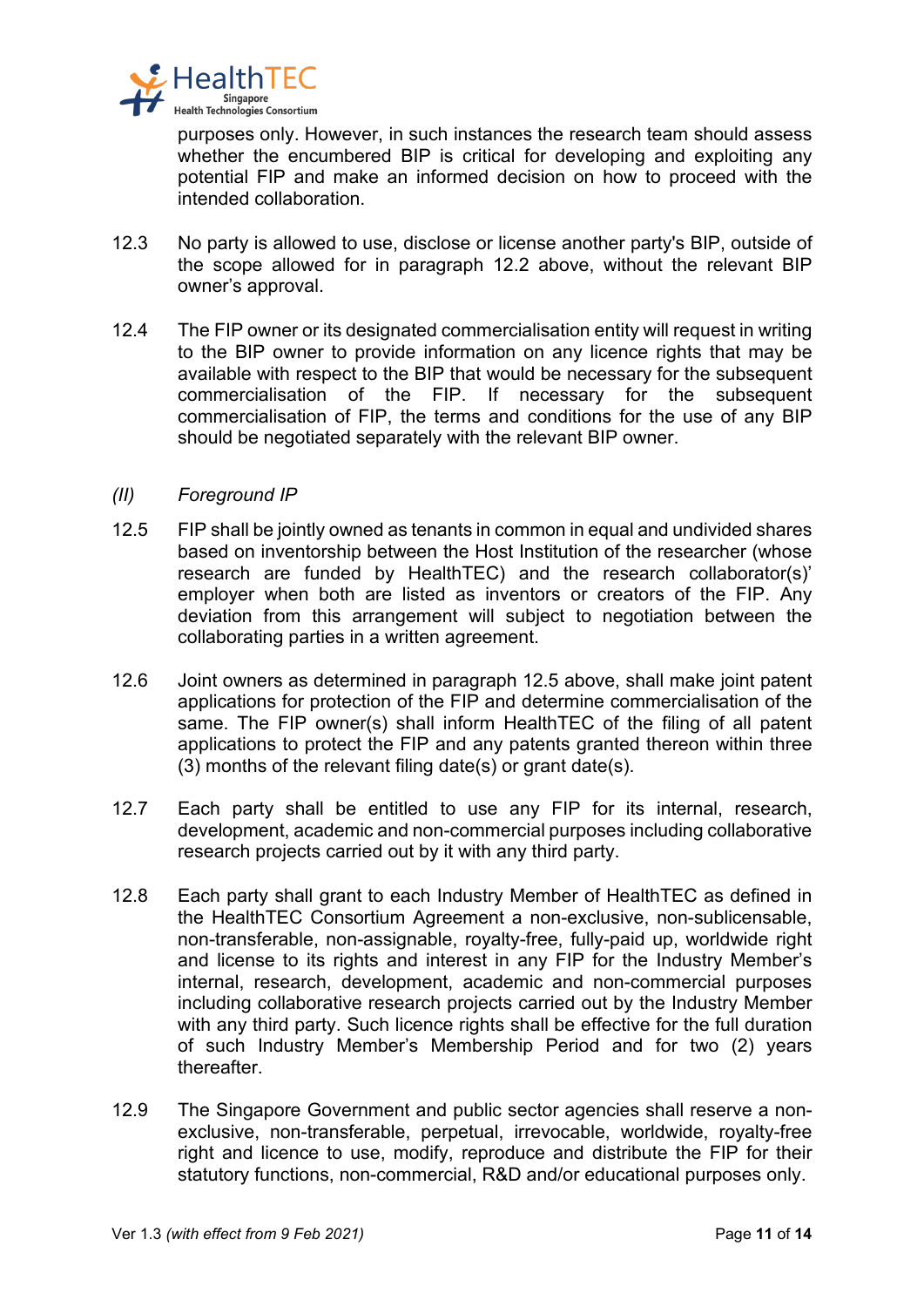

### *(III) Disclosure Management and Publications*

- 12.10 Each party shall promptly and fully disclose to the other party in writing any FIP that it may have developed in the course of the project and where such FIP may require protection, such disclosure shall be made in confidence.
- 12.11 At any time, during or after completion of the project, all collaborating parties should acknowledge the NRF for its funding support in any publication (including the internet) of any material based on or developed under the project. NRF support should also be acknowledged orally during all news and media interviews.
- 12.12 Where possible, the acknowledgement statement should follow:

"This research / project is supported by the National Research Foundation, Singapore, under the Singapore Heath Technologies Consortium (HealthTEC) Seed Grant (HealthTEC Seed Grant Award No) *[the HealthTEC Seed Grant award number given in the Letter of Award should be inserted here]"*.

 If there is more than one funding source, the names of each source of funding are to be placed in order of the funding value.

12.13 Where applicable, the following disclaimer must be included in all published materials arising from the project:

"Any opinions, findings and conclusions or recommendations expressed in this material are those of the author(s) and do not reflect the views of National Research Foundation, Singapore and Singapore Heath Technologies Consortium".

### **13. Changes to Guidelines**

13.1 The HealthTEC reserves the right to make changes to the Seed Grant Guidelines and any submission templates, as and when it deems fit.

**For enquiries, please contact [healthtec@nus.edu.sg](mailto:healthtec@nus.edu.sg)**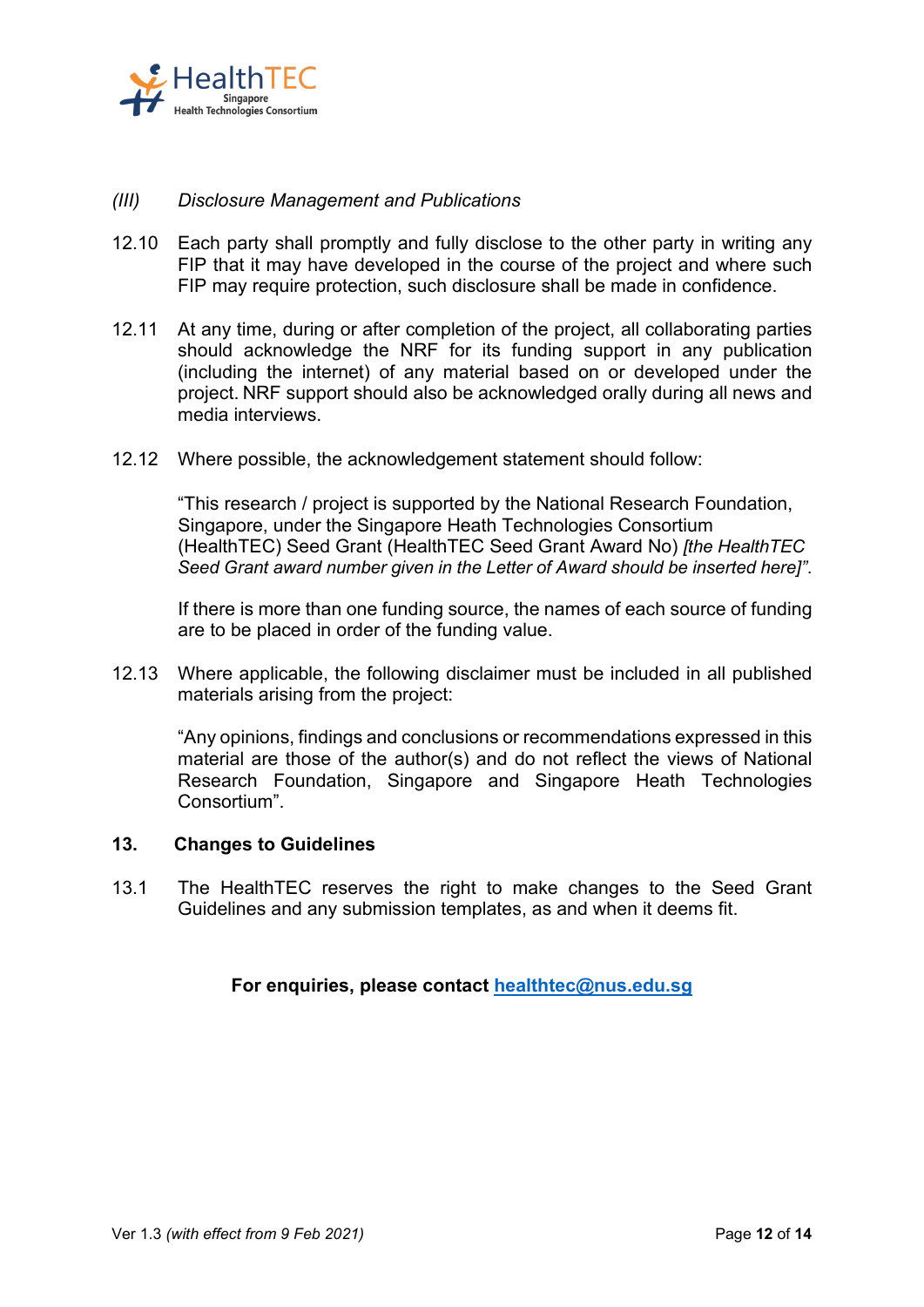



# **NON-FUNDABLE DIRECT COSTS**

| <b>Type of Expenses</b>                                                                                                                                 | <b>Description</b>                                                                                                                                                                                                                            |
|---------------------------------------------------------------------------------------------------------------------------------------------------------|-----------------------------------------------------------------------------------------------------------------------------------------------------------------------------------------------------------------------------------------------|
| Salaries of Lead PI / Investigators /<br><b>Visiting Professors / Visiting</b><br>Researchers / Collaborators /<br>general administrative support staff | Not allowable.                                                                                                                                                                                                                                |
| Teaching buy outs                                                                                                                                       | Not allowable for the hiring of substitutes to perform<br>the Investigators' teaching duties.                                                                                                                                                 |
| Stipend top-up for existing post-<br>graduate scholarship holders                                                                                       | Not allowable.                                                                                                                                                                                                                                |
| Undergraduate stipend and tuition<br>support                                                                                                            | Not allowable.                                                                                                                                                                                                                                |
| Costs related to general<br>administration and management                                                                                               | Not allowable. This includes common office<br>equipment, such as furniture and fittings, office<br>software, photocopiers, scanners and office<br>supplies.                                                                                   |
| Costs of office or laboratory space                                                                                                                     | Not allowable. This includes renovation/outfitting<br>costs, rent, depreciation of buildings and equipment,<br>and related expenditures such as water, electricity,<br>general waste disposal and building/facilities<br>maintenance charges. |
| Personal productivity tools &<br>communication expenses                                                                                                 | Not allowable, unless the use of mobile phones and<br>other form of smart devices were indicated in the<br>methodology for the Research.                                                                                                      |
| Audit fees (Internal and external<br>audit) and Legal fees                                                                                              | Not allowable.                                                                                                                                                                                                                                |
| Entertainment                                                                                                                                           | Not allowable.                                                                                                                                                                                                                                |
| Refreshment                                                                                                                                             | Not allowable, unless this is related to a hosted<br>conference or workshop for the Research.                                                                                                                                                 |
| <b>Fines and Penalties</b>                                                                                                                              | Not allowable.                                                                                                                                                                                                                                |
| <b>Patent Application</b>                                                                                                                               | Not allowable. This includes patent application filing,<br>maintenance and other related cost.                                                                                                                                                |
| Professional Membership Fees                                                                                                                            | Not allowable.                                                                                                                                                                                                                                |
| Staff retreat and team-building<br>activities                                                                                                           | Not allowable.                                                                                                                                                                                                                                |